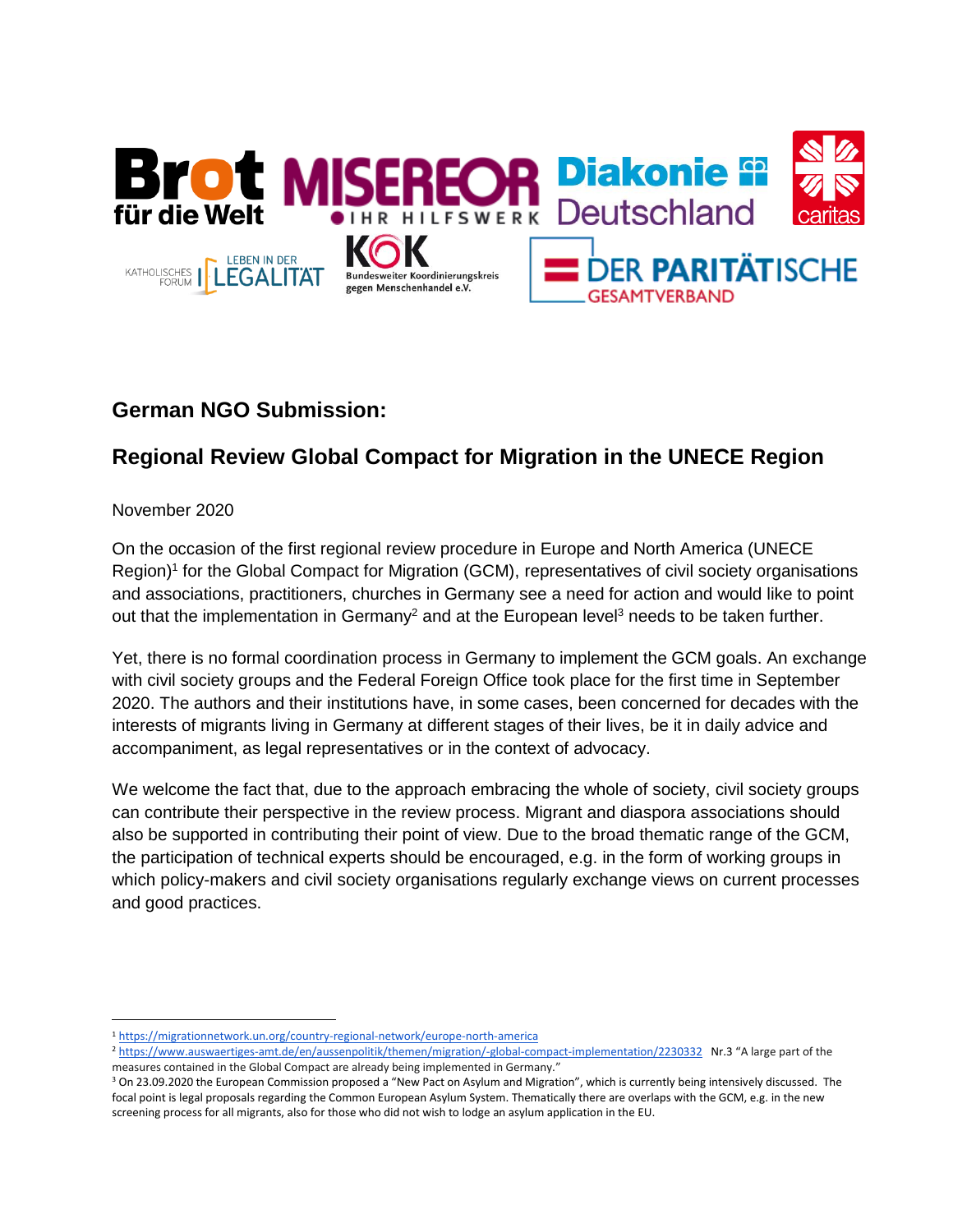### **The need to implement the objectives of the Global Compact for Migration**

In the following incomplete selection of issues, the authors<sup>4</sup> and the undersigning organisations see a discrepancy between the GCM goals and the legal reality for people with a history of migration in Germany and the EU.

The assessment is organised according to the order of the objectives discussed in the four Round Tables on 12/13 November 2020 at the "First Regional Review of the Global Compact for Safe, Orderly and Regular Migration in the UNECE region".

#### **A. Round table 1:**

#### **Objective 15: Provide access to basic services for migrants**

#### 1. Social benefits for job-seeking European Union citizens

**Implementation gap**: The immigration of EU citizens who take advantage of their right to freedom of movement has been for years the most important source of migration for Germany. Germany benefits considerably from workers from other EU countries, as confirmed by the Expert Council of German Foundations (SVR) on Integration and Migration and other research institutes.<sup>5</sup> The SVR sees this as a clear "mobility dividend". Apart from many skilled workers and highly qualified individuals, other migrants work below standard wage / union rates in sectors requiring hard, often physical labour, such as agriculture, the meat industry, the building industry, care, live-in-care, delivery services and the hotel sector. Without migrant workers, these sectors would suffer severe shortages.

Job-seeking EU citizens often only require assistance some time after entering Germany, when their savings have been used up and they have not found paid work fast enough. Since 2018, this group of persons has been excluded from basic social benefits (Grundsicherung) for five years – regardless of the fact that they are in Germany lawfully. If there is a prospect of paid work EU job seekers enjoy the general right of freedom of movement to look for a job. On the other hand occasional and precarious employment cannot lead to permanent employee status that in the longterm enables access to the statutory social benefit system (SGB II). Employers in Germany can easily exploit the dire straits in which those concerned find themselves. Frequently job-seeking Union citizens fall prey to exploitative work situations, which have meanwhile escalated into serious forms of exploitation even to the point of human trafficking. This exclusion from benefits, affecting families with children at school and in training, creates precarious living conditions and in many cases means that health insurance is called into question. 6

<sup>4</sup> The following have participated in drafting this position paper: Katharina Stamm, Diakonie Deutschland, Martina Liebsch, Geschäftsführung AG Menschenhandel der Deutschen Bischofskonferenz (DBK), Jonas Wipfler, Misereor, Sophia Wirsching, KOK e.V., Dr. Elke Tießler-Marenda, Deutscher Caritasverband, Astrid Müller, VENRO, Christian Wolff, ACT Alliance, Prof. Dr. Anuscheh Farahat, Erlangen, Marius Tollenaere, RA Frankfurt.The authors thank Dr. Steffen Angenendt and Dr. Anne Koch from the German Institute for International and Security Affairs (Stiftung Wissenschaft und Politik, SWP) for substantive suggestions.

<sup>5</sup> Prof. Dr. Herbert Brücker, Institute for Employment Research (IAB)[, https://www.tagesspiegel.de/politik/15-jahre-eu-osterweiterung-die](https://www.tagesspiegel.de/politik/15-jahre-eu-osterweiterung-die-zuwanderung-aus-osteuropa-ist-einerfolgsmodell/24266040.html)[zuwanderung-aus-osteuropa-ist-einerfolgsmodell/24266040.html](https://www.tagesspiegel.de/politik/15-jahre-eu-osterweiterung-die-zuwanderung-aus-osteuropa-ist-einerfolgsmodell/24266040.html) , SVR\_Jahresgutachten 2013 [https://www.svr-migration.de/wp](https://www.svr-migration.de/wp-content/uploads/2013/04/SVR_JG2013_Kernbotschaften.pdf)[content/uploads/2013/04/SVR\\_JG2013\\_Kernbotschaften.pdf](https://www.svr-migration.de/wp-content/uploads/2013/04/SVR_JG2013_Kernbotschaften.pdf)

<sup>&</sup>lt;sup>6</sup> The CJEU has declared this state of exclusion to be in contravention of European la[w.](https://curia.europa.eu/jcms/upload/docs/application/pdf/2020-10/cp200126de.pdf) [EuGH C-181/19](https://curia.europa.eu/jcms/upload/docs/application/pdf/2020-10/cp200126de.pdf)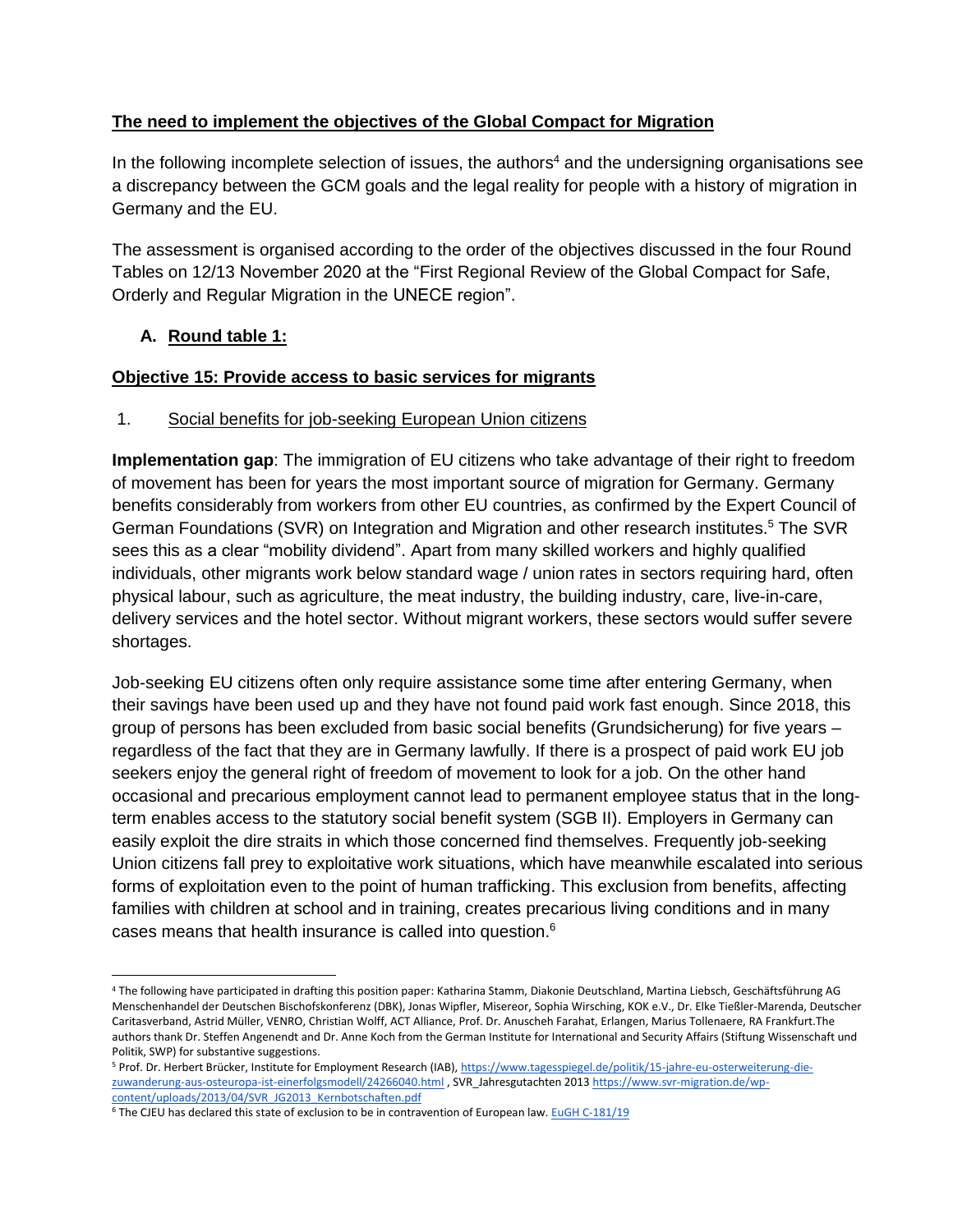**Demand:** Suspension of the statutory exclusions from benefits for job-seeking EU citizens and their family members under social benefit law.<sup>7</sup>

## 2. Health services and health protection of migrants<sup>8</sup>

**Implementation gap:** The Covid-19 pandemic highlights the health risks associated with poor migration policy decisions. These include the risks associated with the [precarious housing and](https://publications.iom.int/system/files/pdf/mrs-60.pdf)  [working conditions](https://publications.iom.int/system/files/pdf/mrs-60.pdf) of many migrants and refugees. Examples from the German meat and agriculture industries show that numerous chains of infection can be directly attributed to inadequate hygiene measures and the cramped accommodations of seasonal workers. Similar problems exist in group accommodation settings and refugee camps, which often pose health risks for the residents and where infections can spread quickly. <sup>9</sup> In addition, some refugees and migrants have inadequate access to health care. This is particularly widespread among nationals of non-EU Member States without legal residence permits, who are afraid that public authorities will report them if they claim health benefits (see 3. below).

**Demand:** Minimisation of the health risks for migrants through abolishing mass living quarters and unhygienic forms of employer-provided accommodation, and abolition of communal accommodation centres for refugees and asylum seekers; promotion of decentralised accommodation.

## 3. Access without fear to health care services for people living in irregular circumstances or without papers $10$

**Implementation gap:** The everyday life of people without a regular or temporary residence status is primarily characterised by avoiding any contact with government departments. The reason is the valid obligation of the authorities under §87(2) AufenthG (Residence Act) to notify the immigration department if, in the course of duty, they hear of an immigrant without the necessary residence permit. Exceptions here are schools and educational institutions, but not the offices responsible for social policy matters, first and foremost the social welfare departments. Out of fear that the staff will exercise their reporting obligation, those affected refrain from asserting the fundamental rights to which they are entitled, independently of their residence status. Ultimately the notification obligation from § 87 (2) of the Residence Act prevents access to medical care. Non-state actors from churches, welfare organisations and civil society, such as the Maltese Medicine for people without health insurance or the Medibureaus, often fill the care gap it creates. However, these largely voluntary initiatives lack the financial resources or staff to guarantee the basic medical care of all people in irregular situations. Nor can it be their task to take over the duty of the state on a longterm basis.

**Demand:** The reporting obligation (§ 87 Residence Act) should be urgently suspended or restricted in the area of health benefits, too, by analogy with the educational field.

 $\overline{a}$ 7 "Starvation" as an instrument of migration control? The exclusion of EU citizens from livelihood-securing services, Claudius Voigt, GGU[A](https://www.asyl.net/fileadmin/user_upload/publikationen/Asylmagazin/AM17-1-2_beitrag_voigt.pdf) [Asylmagazin](https://www.asyl.net/fileadmin/user_upload/publikationen/Asylmagazin/AM17-1-2_beitrag_voigt.pdf) 1-2/2017; Position of Diakonie Deutschland on Intra EU-Mobilit[y,](https://www.diakonie.de/fileadmin/user_upload/Diakonie_Position_zur_EU-Binnenmobilitaet_Mai_2020.pdf) May [2020](https://www.diakonie.de/fileadmin/user_upload/Diakonie_Position_zur_EU-Binnenmobilitaet_Mai_2020.pdf)

<sup>8</sup> Contribution drawn from Steffen Angenendt, inter alia "Der Globale Migrationspakt und die öffentliche Gesundheit im Kontext der Covid-19-Pandemie", SWP aktuell [Nr.75 SEPTEMBER 2020](https://www.swp-berlin.org/fileadmin/contents/products/aktuell/2020A75_MigrationspaktCorona.pdf)

<sup>9</sup> <https://www.aerzteblatt.de/archiv/214372/Fluechtlingsunterkuenfte-Ploetzlich-ein-Corona-Hotspot>

<sup>&</sup>lt;sup>10</sup> Con[t](https://forum-illegalitaet.de/wordpress_01/wp-content/uploads/2017/04/Positionspapier-Forum-Illegalita-t-Gesundheitsversorgung-2017.pdf)ribution drawn from Katholisches Forum Illegalität [https://forum-illegalitaet.de/wordpress\\_01/wp-content/uploads/2017/04/Positionspapier-](https://forum-illegalitaet.de/wordpress_01/wp-content/uploads/2017/04/Positionspapier-Forum-Illegalita-t-Gesundheitsversorgung-2017.pdf)[Forum-Illegalita-t-Gesundheitsversorgung-2017.pdf](https://forum-illegalitaet.de/wordpress_01/wp-content/uploads/2017/04/Positionspapier-Forum-Illegalita-t-Gesundheitsversorgung-2017.pdf)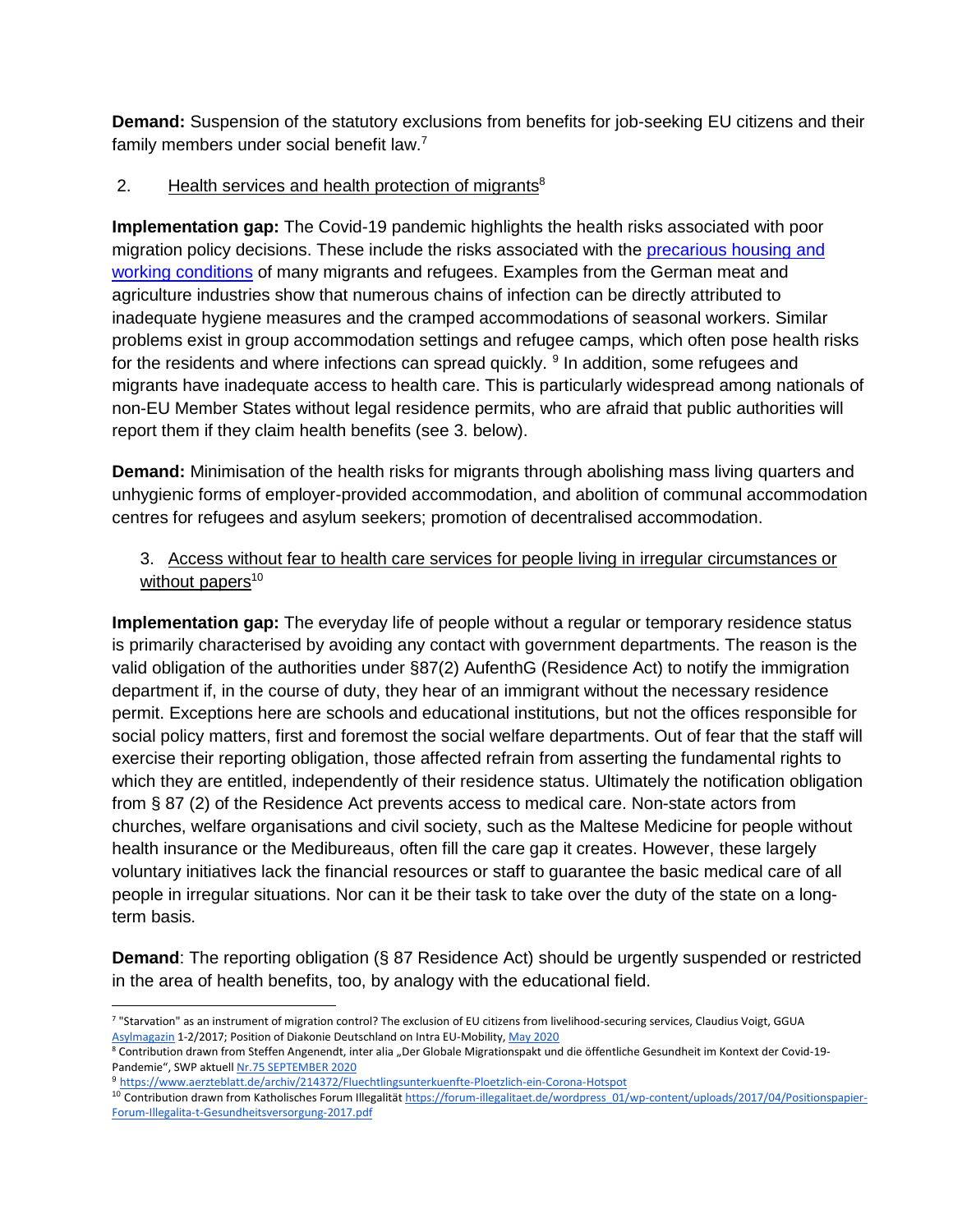# **Objective 20: Promote faster, safer and cheaper transfer of remittances and foster financial inclusion of migrants**

**Implementation gap:** Regulated immigration movements offer great potential for development, e.g. through the transfer of knowledge or money, plus investments by migrants in their home countries. The great significance of migrant remittances is beyond dispute. They have been rising for decades and in 2019 – a record year - amounted to 550 billion dollars, i.e. three times as much as the whole of official development assistance.<sup>11</sup> Monetary transfers stabilise and improve the income situation of migrants' families and communities who have remained in their country of origin. Very problematic, however, are the bank charges for the individual transfers. According to the World Bank, transaction costs in 2019 ran at an average of 6.9 percent, and in some cases were much higher.<sup>12</sup>

#### **Demand:** 1) Lowering the average transaction costs

In line with the ambition of the sustainable development goals, (SDGs) average transaction costs should be lowered to a maximum of three percent. Since government influence on the private banking sector is slight, one possible way of realizing this goal would be through the establishment of a non-profit, international digital remittance platform.<sup>13</sup>

2) Enabling more people to have access to a bank account

A large share of migrants work, however, in informal sectors, some of them are undocumented and are therefore dependent on cash-to-cash transfers. In the EU, it has been possible to enforce the introduction of a basic account in which now asylum seekers, persons with temporary residence permits and those of no fixed abode can open an account. <sup>14</sup> There must be a strengthening of such efforts to bring more people into the banking system despite their precarious residential status.

#### **B. Round table 2**

# **Objective 2: Minimise the adverse drivers and structural factors that compel people to leave their country of origin**

#### 1. Climate-related migration

**Implementation gap:** It is not scientifically questioned that different forms of climatic and environmental change are taking place worldwide and will intensify in the future. According to the figures of the Internal Displacement Monitoring Centre, in 2019 around 23.9 million people have been driven out of their traditional regions within their home countries by extreme weather alone.<sup>15</sup> Even if climate change must not be regarded as the only reason for violent conflicts and wars, it is

 $\overline{a}$ <sup>11</sup> <https://blogs.worldbank.org/opendata/money-sent-home-workers-now-largest-source-external-financing-low-and-middle-income>

<sup>12</sup> <https://blogs.worldbank.org/peoplemove/covid-19-through-migration-lens-policy-responses-should-be-inclusive-migrants>

<sup>13</sup> <https://www.zeit.de/wirtschaft/2020-05/remittances-dilip-ratha-migration-lockdown-corona-weltbank/komplettansicht>

<sup>14</sup> EU Basic Account Directive [2014/92/EU](https://eur-lex.europa.eu/legal-content/DE/TXT/?uri=CELEX:32014L0092)

<sup>15</sup> [https://www.internal-displacement.org/global-report/grid2020/img/2020/versions/breakdown\\_conflict-disasters-dl.png](https://www.internal-displacement.org/global-report/grid2020/img/2020/versions/breakdown_conflict-disasters-dl.png)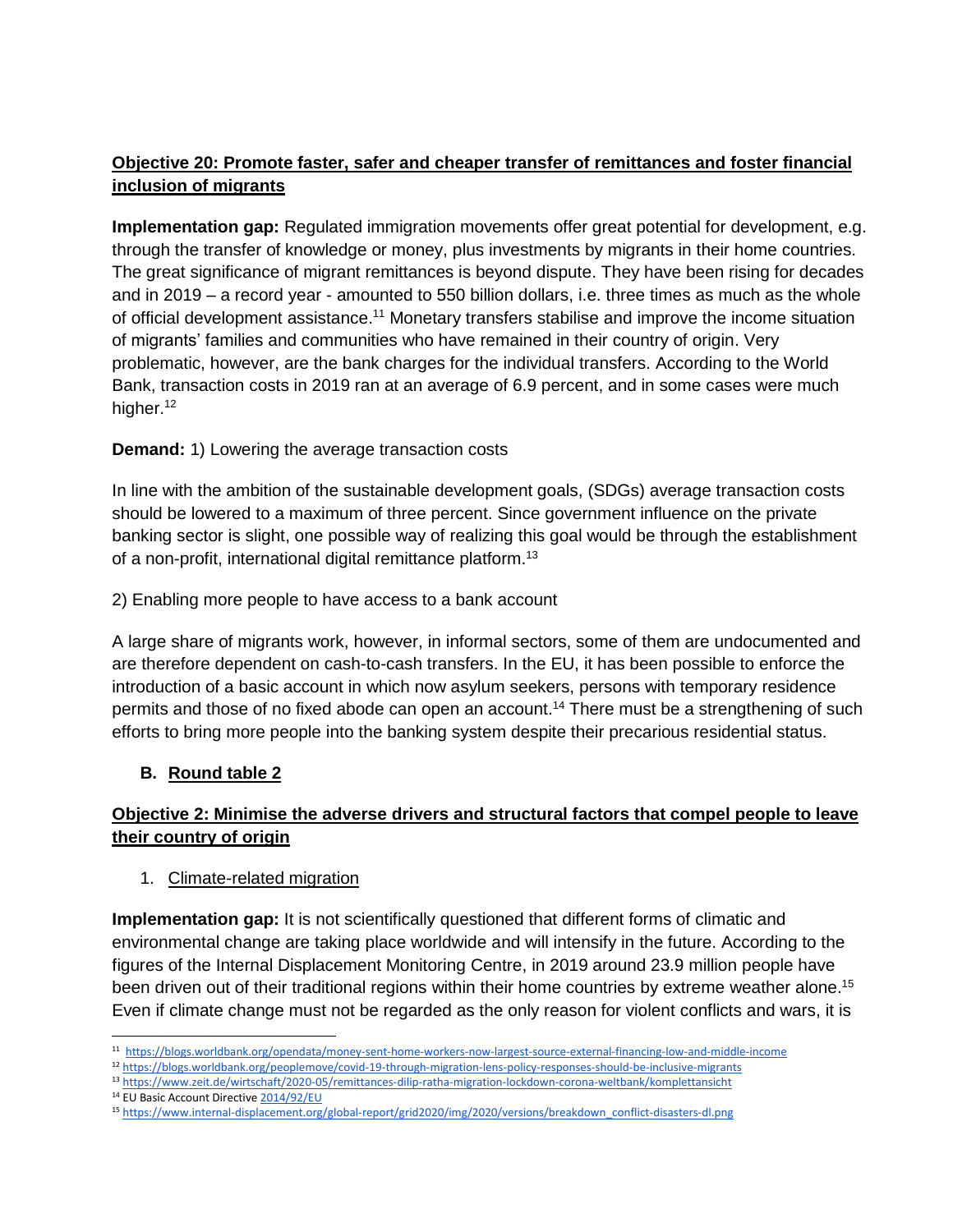increasingly working as a "threat multiplier" that increases the probability of a violent conflict arising from existing, complex interaction between (geo-)political, economic, religious and ethnic forces. There is no clear-cut global data collection for displacement by the slow onset of climate extremes such as the rise in sea level or desertification. These migration movements are often attributed to economic or otherwise induced migration, which diverts attention from the actual driver - the consequences of climate change. Since 2008, due to the sudden onset of extreme weather events that are intensifying and multiplying as a result of climate change, an average of 21.7 million people per year have been forced to seek protection and prospects elsewhere, particularly inside developing countries.<sup>16</sup> People may be displaced temporarily or permanently within the territory of their state and across national borders. At the international level, there are therefore efforts to develop instruments supplementing the Geneva Refugee Convention that benefit those persons who cannot remain in their country of origin, and do not fall under the mandate and protection of the Convention. Intergovernmental processes are underway on this matter, such as the Task Force on Displacement (TFD) initiated in 2016 in the context of the UN Framework Convention on Climate Change (UNFCCC) and the Platform on Disaster Displacement (PDD), which led to the Nansen Initiative. The recommendations of the TFD, the proposals of the PDD and meanwhile also regional mechanisms – e.g. in the Pacific – point in the right direction.

**Demand:** Appropriate instruments must be developed to enable people who have to flee the impact of climate change to gain access to protection and support. In addition, the Federal Government should continue to support the existing processes (TFD, PDD) and also use synergies with these processes in the framework of implementing the GCM. In addition, the Federal Government should ambitiously implement the Paris climate agreement, i.e. carry out consistent mitigation action in order to keep the impacts of climate change at a manageable level and, if possible, limit the rise of global average temperatures to 1.5°C. The countries of the Global South must be more strongly supported when dealing with the consequences of the climate crisis. Adequate climate financing is, besides the actual reduction of greenhouse gases, one of the most important preconditions for cushioning the impact the climate crisis has on the poorest people and thereby containing the humanitarian disasters caused by climate change. Germany and the EU must play an important pioneering role and raise the yardstick for all other industrial states to imitate. <sup>17</sup> In addition, more and more regular migration routes should be made available, which inter alia will benefit people who, due to the climate change, need new ways of securing their livelihoods (see also Objective 5).

#### 2. Combating the root causes of displacement<sup>18</sup>

**Implementation gap:** The German Federal Government and European Union locate the causes for displacement in the countries of origin. Yet the chronic and acute plights that compel people to flee are rarely to be found in local circumstances alone. Wars become more destructive and brutal when they become proxy wars, in which the EU and other actors pursue their own interests. The framework conditions caused by European policy-making are forcing people to leave their country and counteract even the best development strategies. Combating the root causes of displacement

 $\overline{a}$ 16 [https://ejfoundation.org/resources/downloads/EJF\\_Bericht\\_Beyond\\_Borders\\_Klimawandel\\_Migration\\_Konflikte.pdf](https://ejfoundation.org/resources/downloads/EJF_Bericht_Beyond_Borders_Klimawandel_Migration_Konflikte.pdf)

<sup>17</sup> <https://www.brot-fuer-die-welt.de/blog/2020-eu-klimafinanzierung-greift-zu-kurz/>

<sup>18</sup> Contribution drawn from: Standpunktpapier "Flucht(ursachen)bekämpfung", Brot für die Welt, PRO ASYL und medico international 7/2017 <https://www.brot-fuer-die-welt.de/blog/2017-fluchtursachenbekaempfung/>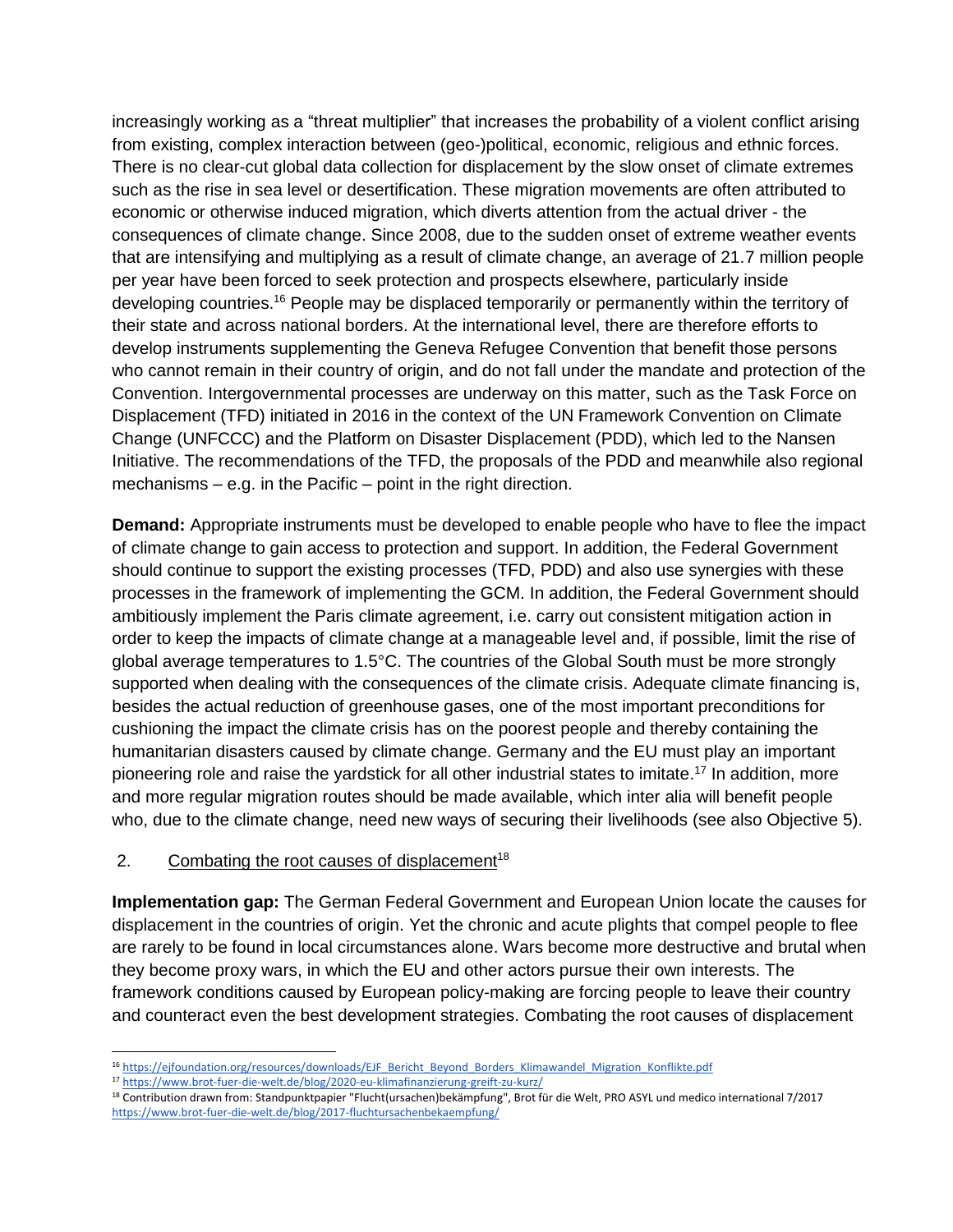must therefore begin in the Global North, in Europe. The reasons driving people worldwide to flee are partly due to European policies, but reach back to colonialism and manifest themselves at present in postcolonial structures. Ultimately, the climate-damaging and resource-wasteful style of life, consumption and production in the Global North is destroying livelihoods in the global South. An example of this is arms exports that share responsibility for the conflict and crisis flashpoints worldwide. Despite the escalating situation at the local level, German arms exports continue to go to the Middle East. European weapons manufacturers profit from the business of war, while millions of people are driven to flee. Likewise subsidised farm products from Germany and the European Union are put on the markets in Africa at dumping prices. Speculation with foodstuffs, landgrabbing and the use of arable land to grow biofuel for the Global North also exacerbates the grounds for displacement, such as hunger and poverty.

**Demand:** The best way to combat the grounds for displacement and prevent more people being forced to leave their home regions is to pursue a coherent policy aligned to Agenda 2030, which sustainably combats poverty and creates better living conditions at the local level. An important instrument for this is the German Sustainability Strategy. <sup>19</sup> The Federal Government should promote it to a key principle of German policy, internally und globally.

# **Objective 5: Enhance availability and flexibility of pathways for regular migration**

1. Expanding regular migration below the level of skilled workers

**Implementation gap:** The new German rules<sup>20</sup> for the immigration of skilled workers are farreaching when it comes to trained professionals. Both on the part of migrants from the EU and from third countries as well as on the part of the employers, there is a demand for immigration channels for sectors requiring no particular training that are not hampered unreasonable bureaucratic hurdles. Due to the often unproductive labour market in their home countries, migrants are willing to accept jobs that the local population avoids or for which it is not qualified. In Germany this is most evident with seasonal workers for the fruit and vegetable harvest, in the building, delivery and cleaning trades and with live-in-care.

**Demand:** Visas to look for work and take on good jobs have been introduced in the skilled worker immigration act - these should be extended to immigrants looking for jobs requiring few or no qualifications, depending on the short- and medium-term demand for labour. In addition, there should be a call for a regular, independent assessment of the existing demand, in order to create more transparency*.*

#### 2. Family unification for migrants with temporary residential status

**Implementation gap:** From the viewpoint of the authors, the German legal situation and practice does not fulfil the goal set out in the Global Compact for Migration of facilitating access to the family reunification procedure for migrants at all levels of qualification. It is not possible for migrants to bring their families to Germany without restrictions. For many forms of residence permit, having

 $\overline{a}$ <sup>19</sup> <https://www.bundesregierung.de/breg-de/themen/nachhaltigkeitspolitik/nachhaltigkeitsstrategie-1124112>

<sup>20</sup> <https://www.anerkennung-in-deutschland.de/html/en/pro/skilled-immigration-act.php>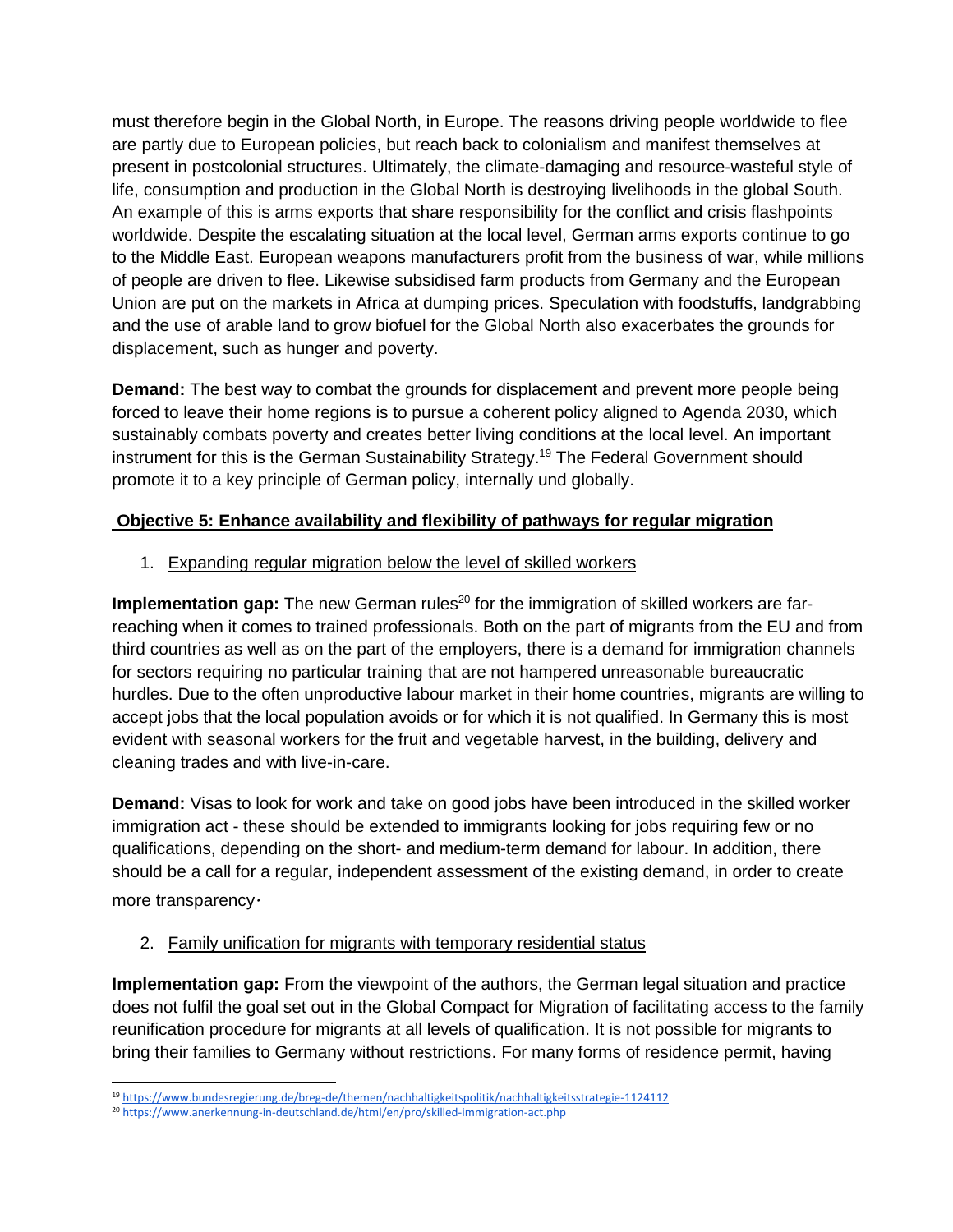even their core family join the migrant is completely out of the question or subject to the high obstacles of providing adequate living space, guaranteeing living costs and, even sometimes requiring German language skills.<sup>21</sup> In the case of refugees with subsidiary protection, the law to amend family reunification took effect in August 2918. Since then, up to 1000 family members have entered the country. However, the fundamental right to protection of the family cannot be subject to a quota. Living in intact relationships and families is an essential building block for the success of integration. Letting families stay divided is also misguided in terms of integration policy and unacceptable as humanitarian policy.<sup>22</sup>

**Demand:** Family reunification under fair conditions should be made possible for all types of German residence permits. Quotas for allowing families to join persons with subsidiary protection should be lifted.

#### 3. Social advisory services on international migration

**Implementation gap:** Migration is a cross-border process. Social work on migration should therefore be designed transnationally. However, in Germany there is little knowledge about preintegration programmes in countries of origin. There is no possibility of gaining an overview of existing programmes and transnational cooperation projects or identifying examples of good practice. Yet it is important to generate a holistic, value-based approach to social work on transnational migration that fosters the migrants' perspective and synchronises migration with the goals of international development work.

**Demand:** Cross-border, independent advice structures sponsored by civil society groups should be established, giving information in the country of origin about the options, risks and potential of migration in an unbiased situation of social counselling. 23 (See also Goal 3: **Provide accurate and timely information at all stages of migration**)

# **Objective 6: Facilitate fair and ethical recruitment and safeguard conditions that ensure decent work**

1. Mobility partnerships $24$ 

**Implementation gap:** In the last few years, the Federal Government has pursued various approaches to facilitate immigration for work purposes in practice (e.g. through mobility partnerships with third countries, triple-win projects, the "West Balkan arrangement"<sup>25</sup> or thinking about Global Skills Partnerships). Mobility partnerships are meant to connect migration and development policy goals and enable a fair balance of interests with the partner countries. Migrants obliged to leave Germany are to be returned via take-back agreements with their countries of origin. In return, a prospect of obtaining visas more easily is mentioned. That also includes capacity building of the countries in the "area of border management, document security and fighting

 <sup>21</sup> [https://www.bamf.de/DE/Themen/MigrationAufenthalt/ZuwandererDrittstaaten/Familie/NachzugZuDrittstaatlern/nachzug-zu-drittstaatlern](https://www.bamf.de/DE/Themen/MigrationAufenthalt/ZuwandererDrittstaaten/Familie/NachzugZuDrittstaatlern/nachzug-zu-drittstaatlern-node.html)[node.html](https://www.bamf.de/DE/Themen/MigrationAufenthalt/ZuwandererDrittstaaten/Familie/NachzugZuDrittstaatlern/nachzug-zu-drittstaatlern-node.html)<br><sup>22</sup> Position of the Protestant and Catholic church in Germany <u>2017</u>

<sup>&</sup>lt;sup>23</sup> See project of Diakonie Deutschland on international migration-related social work, [October 2020](https://www.diakonie.de/journal/projekt-gute-begleitung-und-beratung-bei-migration-von-den-herkunftslaendern-zur-integration-im-zielland)

<sup>&</sup>lt;sup>24</sup> Contribution drawn fro[m](https://www.brot-fuer-die-welt.de/blog/2016-europaeische-migrationspolitik-mit-afrikanischen-staaten-kernelemente-kurz-erklaert/) [https://www.brot-fuer-die-welt.de/blog/2016-europaeische-migrationspolitik-mit-afrikanischen-staaten-kernelemente](https://www.brot-fuer-die-welt.de/blog/2016-europaeische-migrationspolitik-mit-afrikanischen-staaten-kernelemente-kurz-erklaert/)[kurz-erklaert/](https://www.brot-fuer-die-welt.de/blog/2016-europaeische-migrationspolitik-mit-afrikanischen-staaten-kernelemente-kurz-erklaert/)

<sup>&</sup>lt;sup>25</sup> <https://www.arbeitsagentur.de/vor-ort/zav/content/1533719184471>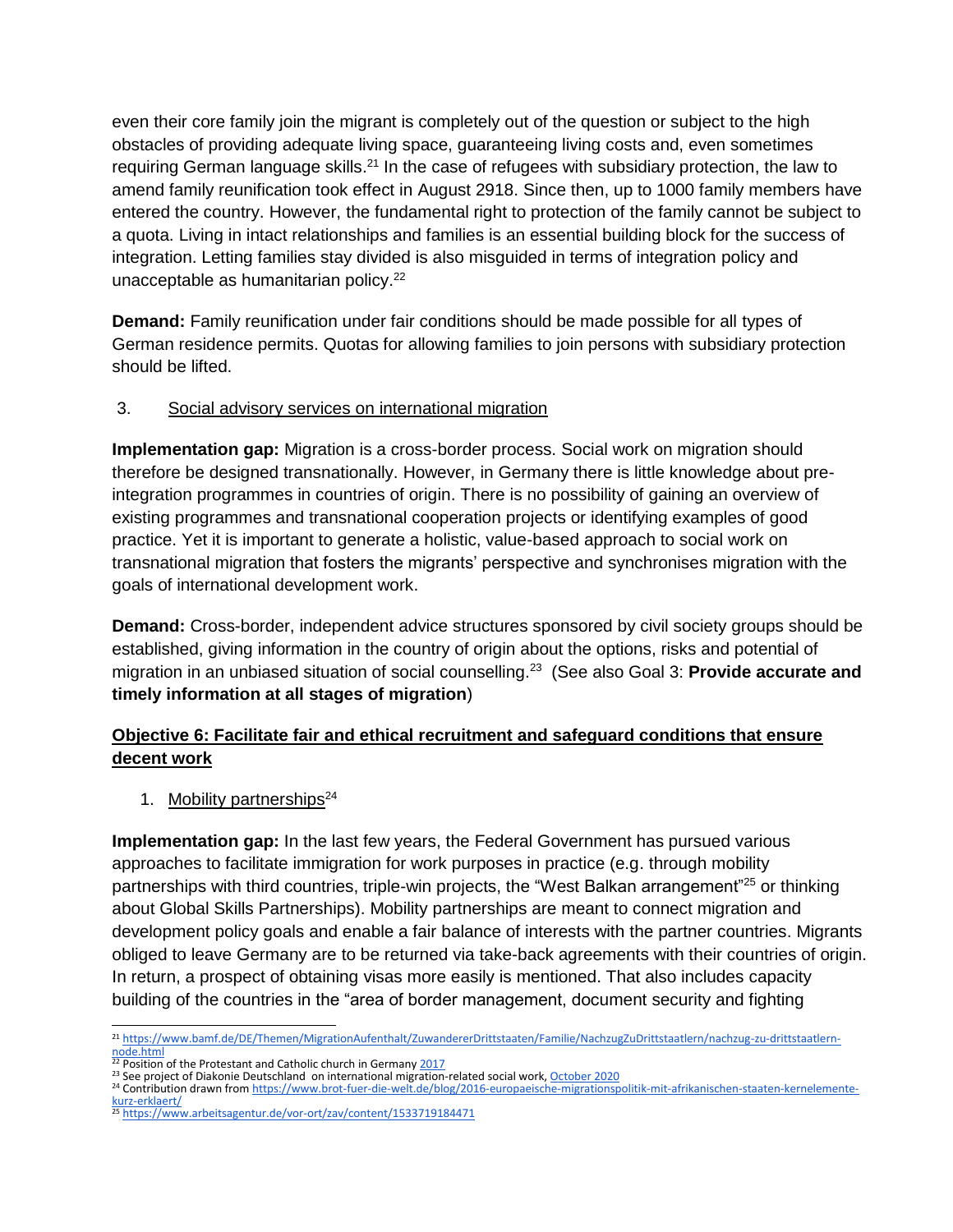corruption, in order to contain irregular migration". In the authors' view, however, the partnerships have so far focused too strongly on reducing irregular immigration and too little on promoting regular migration and mobility. That way they do not fulfil their potential. A partnership was signed with Morocco in June 2013, with Tunisia in March 2014 and the EU-Turkey agreement to take back Syrian refugees was concluded in March 2016. The promised simplified process of granting visas for EU countries was never realised.

**Demand:** Take the interest in legal migration opportunities of partner countries seriously and offer them and their citizens real options. Conceptually and practically, again promote migration as a driver for development e.g. in the framework of international training partnerships. Give targeted support to positive approaches in regional migration policy aimed at promoting development, e.g. mobility on the African continent according to Agenda 2063 of the African Union.

#### 2. Standards for fair international recruitment and referral of skilled workers (e.g. in care)<sup>26</sup>

**Implementation gap**: The skilled worker immigration act that took effect in early 2020 is a response to the rising demand for trained workers in Germany and enables recruitment programmes particularly in professions and trades where there is a shortage. By 2035 half a million skilled workers could be lacking in German care homes and hospitals, according to the Cologne Institute for Economic Research. Yet the World Health Organisation (WHO) recommends dropping active recruitment from countries and regions with a critical shortage of staff. It calls on its member states to give priority in their own country to ensuring they have enough personnel by effective staff planning, as well as education and training.

**Demand:** Before enacting further recruitment efforts, the Federal Government should urgently examine whether the desired effect ensues – i.e. added value for both the German health system and the migrant and their country of origin, and whether the WHO's principles for health professionals are respected.

# **Objective 18: Invest in skills development and facilitate mutual recognition of skills, qualifications and competences**

#### 1. Recognition of foreign professional qualifications

**Implementation gap**: The recognition of vocational qualifications obtained abroad is for many migrants in Germany a long, complicated and often expensive process. Often precarious residence permits with accompanying bans on employment lead to dequalification and a loss of prospects. There is often no possibility of becoming self-employed or it is linked with high bureaucratic hurdles. The often more informal ways of taking up work in the countries of origin contrast strongly with the very formalised access to the labour market in Germany. Generally speaking, immigrants often work for too long in a job that does not correspond to their qualifications. In this context, there are also protectionist tendencies that do not assess foreign training as adequate and give preference to employees who have undergone vocational training in Germany.

 $\overline{a}$ <sup>26</sup> Contribution drawn from Welt-Sichten 3/2[0](https://www.welt-sichten.org/artikel/37384/pflegekraefte-es-geht-nicht-nur-um-unsere-gesundheit)20 <https://www.welt-sichten.org/artikel/37384/pflegekraefte-es-geht-nicht-nur-um-unsere-gesundheit>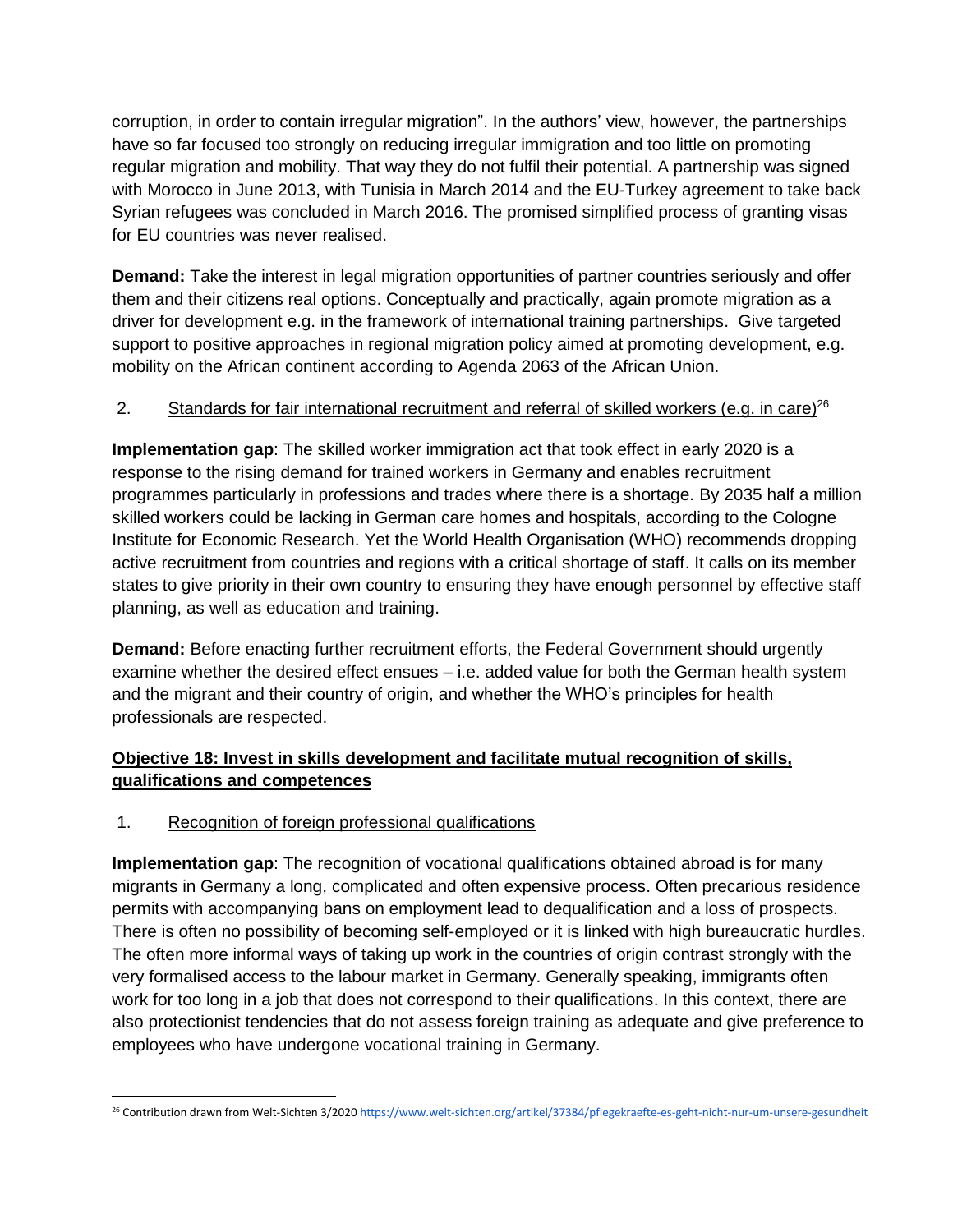**Demand:** On the international scene there are certainly good examples of how to facilitate labour market integration. For example, the fast-track programme in Sweden has the aim of achieving complete individual adaptation to the labour market as quickly as possible. The programme enables a rapid resumption of a trade or profession that has already been learned through close cooperation with all labour market-relevant actors, in a rapid series of activities.<sup>27</sup> Such programmes should be adopted and further developed.

# 2. Recognition of informal qualifications and language skills

From the angle of the authors, the present legal situation and procedures in Germany fall short of adequately respecting the informally acquired skills and competences of migrants and benefiting from their potential.

**Demand:** In some sectors, particularly in industry and manual trades, it must become simpler to take up jobs requiring qualifications and also do on-the-job training, allowing migrants to develop their potential and not have to work in poorly paid jobs below their level of training. Furthermore, procedures must be devised to recognise skills acquired from experience. The possibility of undergoing training, particularly in language skills, from other countries or the country of origin, should be extended through online and learning platforms; cooperation with the private sector must be expanded and strengthened on this point. Access to integration courses must be improved in Germany. The private sector, too, has a responsibility to make future workers fit for the German labour market. Reducing bureaucratic hurdles is the first and foremost step towards migrants and employers finding each other more rapidly and permanently.

# **C. Round table 3**

# **Objective 8: Save lives and establish coordinated international efforts to find missing migrants**

**Implementation gap**: With the GCM the states commit to saving lives. The death and injuries of migrants on their routes are to be explicitly prevented. Here we are encouraged in urging the Federal Government to advocate even more strongly for respect for international law of the sea and international law on the Mediterranean. The Asylum and Migration Pact of the European Commission published on 23 September 2020 contains the beginnings of a coordinated approach in its recommendations on search and rescue (SAR).<sup>28</sup> The pact clearly does not meet the expectations of the civil SAR organizations. Above all, the recommendations merely relate to the activity of private rescue ships, while SAR is first and foremost an obligation of the state. The flag state and the coastal countries with the nearest safe port have a duty to save human lives and ensure crews respect international regulations. At the moment, many SAR ships are being detained after putting ashore and disembarking persons rescued at sea based on unusually frequent and strict state harbour controls and are prevented from embarking again. In many cases the detentions have to be the subject of lawsuits.<sup>29</sup> The European Commission even approved this practice

<sup>27</sup> <https://www.netzwerk-iq.de/angebote/iq-good-practice-international>

<sup>&</sup>lt;sup>28</sup> https://ec.europa.eu/info/sites/info/files/commission-recommendation- cooperation-operations-vessels-private-entities en 0.pdf

<sup>&</sup>lt;sup>29</sup><https://sea-watch.org/sea-watch-wehrt-sich-gegen-unrechtmaessige-festsetzung/>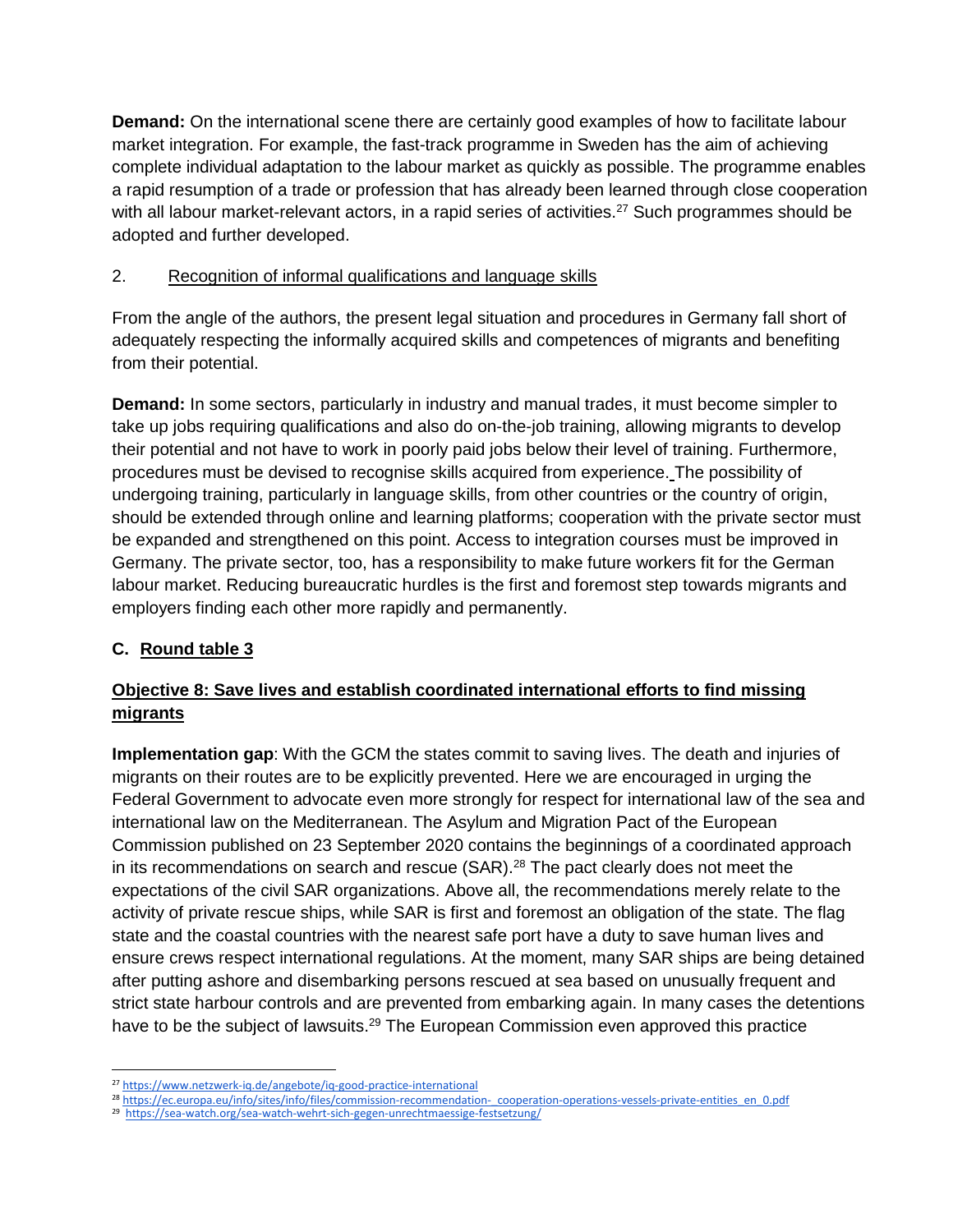recently in a recommendation, likewise hampering search and rescue operations. At the same time, the Federal Government considerably hindered the registering of ships deployed for SAR. Private rescue at sea, financed by donations, is being massively thwarted while, time and again, people are drowning during their attempt to flee across the central Mediterranean. Rescue organisations are therefore right to speak of a continuing SAR-crisis in the Mediterranean.<sup>30</sup> On top of this, the EU border protection agency Frontex is possibly involved itself in unlawful "push-back" actions<sup>31</sup> and would thereby actively undermine the obligation to safeguard the protection of human life.

**Demand:** State-run SAR must be resumed again in the Mediterranean. The coastal countries must not be allowed to instrumentalise port controls to hinder civil rescue ships. Human rights violations by EU organisations or Member States must be consistently monitored and penalties imposed on violations of the Geneva Refugee Convention or the European Convention on Human Rights.

# **Objective 10: Prevent, combat and eradicate trafficking in persons in the context of international migration**

**Implementation gap:** The GCM affirms the SDG Agenda (Goal 8.7. likewise calls for an end to forced labour, modern slavery and human trafficking: 5.2. aims to end violence against women/girls including human trafficking and sexual exploitation; 16.2 seeks to terminate trafficking of children). The protection of victims is inadequate, according to the specialist advice centres for victims of human trafficking in Germany. The financing of specialist advice centres for those affected generally comes from the limited and temporary project-funding. There is no extensive advisory service. In particular, for male victims of human trafficking, there are hardly any accommodation facilities. There continue to be no specialist safeguarding facilities for minors who are victims of human trafficking. The access of those affected to the courts is based on "considerations of usefulness". Only if the person concerned is willing to make a statement will he or she receive the prospect of a temporary residence permit. Control mechanisms intended to protect people from exploitation are inadequate or are not implemented effectively. In spite of the high profits gained with human trafficking, the financial aspect is not routinely examined when investigating a case.<sup>32</sup> There is also a lack of comprehensive, independent reporting that covers all dimensions of combating human trafficking.

#### **Demands:**

#### 1) Implementing the relevant sustainable development goals

Consistent and transparent efforts to implement the global sustainable development goals are necessary, here particularly Goals 5.2, 8.7 and 16.2, also showing how they interact with the GCM.

2) Strengthening protection for victims

The resources invested to protect persons affected by human trafficking should be increased in Germany and Europe-wide. The identification of victims of all forms of human trafficking and

 <sup>30</sup> <u><https://www.msf.org/five-things-know-about-search-and-rescue-crisis></u>

<sup>&</sup>lt;sup>31</sup> <https://www.tagesschau.de/investigativ/report-mainz/frontex-pushbacks-101.html><br><sup>32</sup> "Despite the high value of THB globally, ALEFA has found that financial investigations are not routinely carried out in THB investiga <http://alefa.eu/> - Trafficking in Human Beings, Financial Investigation Handbook, p. 4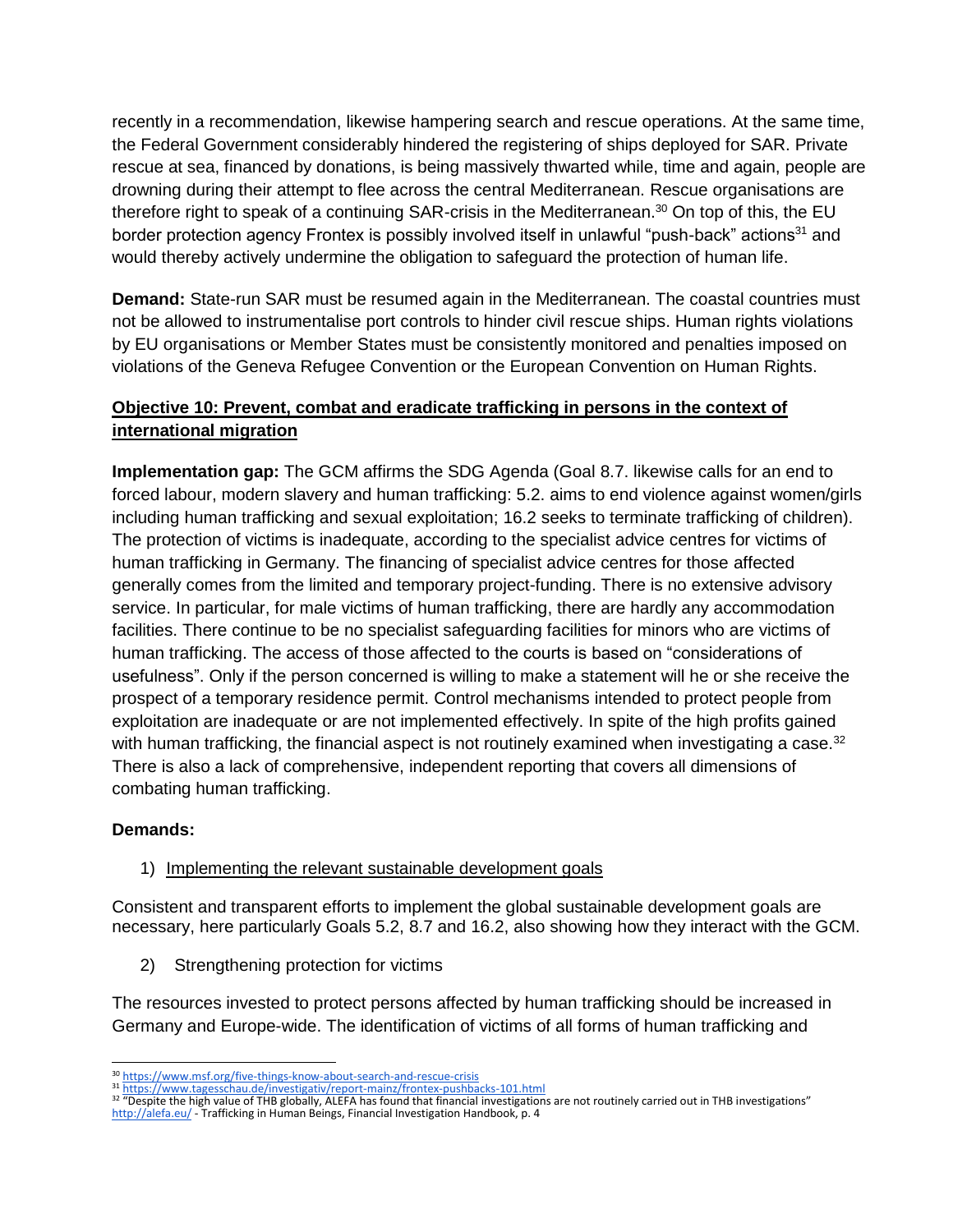exploitation must be improved by granting specialist advice centres a formal role in the identification process, and enabling identification independently of introducing criminal investigations. The penalty-free access of persons affected to the courts must be guaranteed for an effective prosecution; in particular, reporting the matter to the police must be possible without fear of loss of freedom, deportation or punishment. Victims of human trafficking from third countries only receive a residence document if they are willing to make a statement that the public prosecutor needs. This must change as fast as possible.

All over the country, there must be advice and protection facilities for victims of all forms of human trafficking and exploitation. Specifically there must be a considerable increase in capacity of labour inspectors in sectors of employment and industries where there is increasing suspicion of exploitation. In addition, the topic should be systematically mainstreamed through in-service training in all relevant fields: health, advice on migration, courts and prosecution (customs, police). Attention should be paid here to the important difference between people smuggling and human trafficking. Recruitment Agencies should have to implement the ILO standards. Further, drop-in centres should also be established for men. Overall, the number of shelters for victims of human trafficking and specialist advice centres must be raised and their sustainable financing guaranteed.

#### 3) National strategy, coordination and rapporteur position

Establishing a political coordination office on human trafficking at the federal level would allow for better planning, linking and implementing of measures to combat human trafficking. A coordination office on human trafficking could ensure more coherence (on the one hand, between the federal states and, on the other, between the federal ministries) – it should also participate in writing the national Agenda 2030 and make the link between SDG 8.7 and GCM 10. In addition, the position of an independent national rapporteur should be established to monitor human trafficking.

4) Routine investigations of financial flows involved

The cooperation of regulatory authorities, financial intelligence units and offices for reporting money laundering are needed to prevent criminal offences and to clear up cases of human trafficking. Information about substantial finance flows should be made public.

# **Objective 13: Use migration detention only as a measure of last resort and work towards alternatives**

#### 1. Pre-removal detention

**Implementation gap:** There are doubts whether the German legal situation and practice of voluntary commitment regarding Goal 13 are sufficient. The provisions of the "orderly return act" that took effect in June 2019 contain visible steps backwards with respect to the actual goal of avoiding detention pending removal. This is administrative detention, not penal detention. Yet since 2019 detention pending removal has been possible again in Germany in regular prisons. Accommodating removal detainees in prisons, albeit separately within the institution, contradicts the ban on separation established by the European Court of Justice. If the removal as such means a considerable strain on the persons concerned, this applies even more in the case of pre-removal detention and exit custody ("Ausreisegewahrsam"). Detention that serves neither prosecution nor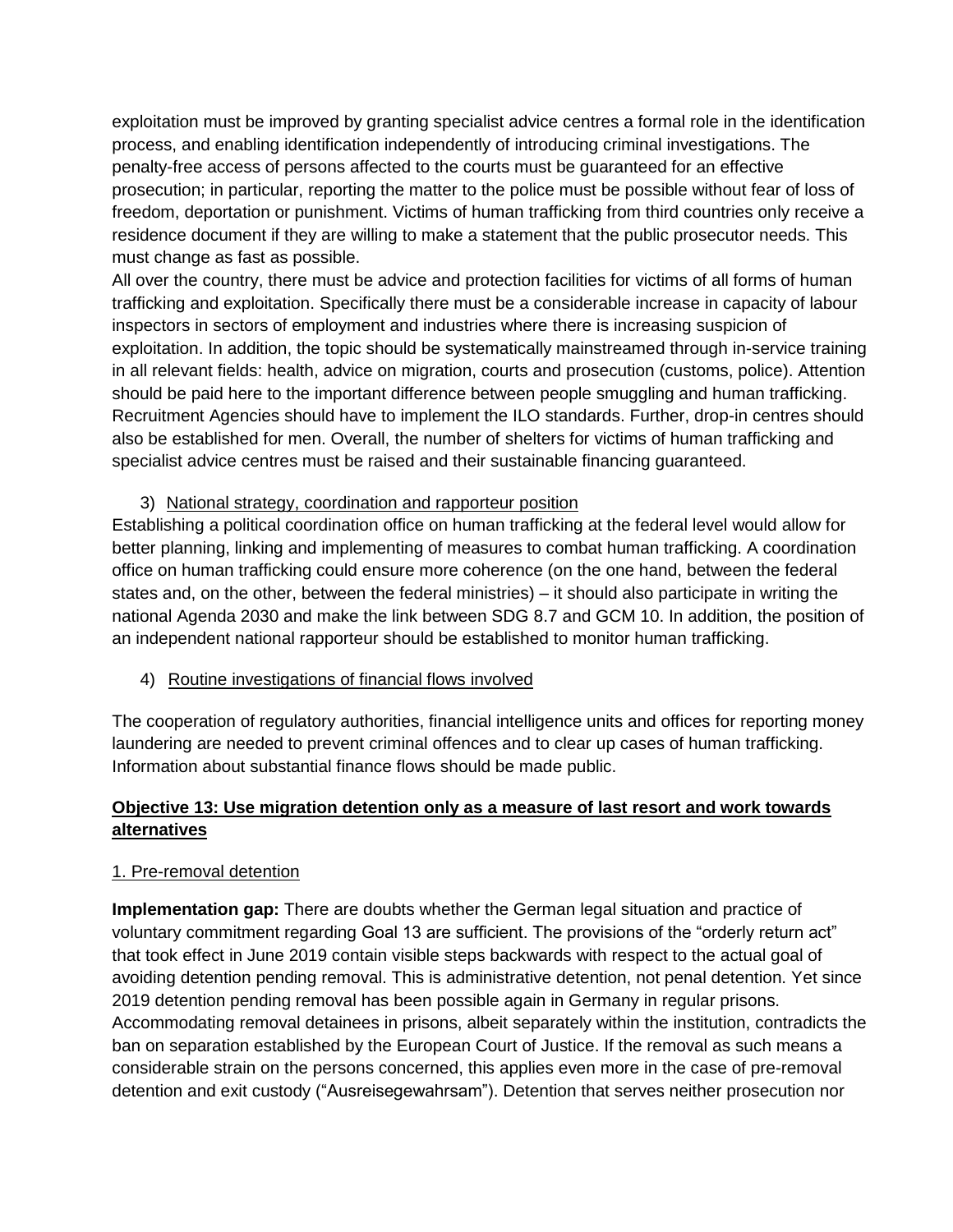execution of a sentence is problematic from ethical points of view. The question regularly arises as to whether the psychological and physical impairments accompanying detention are proportionate. Studies also prove that detention pending removal is not particularly effective and, what's more, is expensive.<sup>33</sup> Accordingly, many European states have abandoned it in recent years and are increasingly using alternative measures: persons obliged to leave the country must report daily to the responsible authority in order to minimise the risk of absconding. In Germany detention pending removal is being increasingly used again.

**Demand:** Besides the urgently necessary reintroduction of the requirement to separate detainees from other prisoners, alternatives to detention pending removal should be introduced. Numerous recommendations already exist on this matter.<sup>34</sup>

# 2. Exit custody ("Ausreisegewahrsam")

**Implementation gap**: The law also tightened up the use of exit custody. By contrast, with a normal detention pending removal, exit custody may be used to guarantee that a removal takes place even when there is no realistic fear of absconding. De facto, the custody can be equated with detention. In terms of detention, this must be regarded as disproportionate because the possibility referred to by the legislator of being able to leave the country voluntarily is here given only theoretically, not in practice.

**Demand:** Exit custody must be abolished when it is for the preventive guaranteeing of removal without there being a real risk of absconding.

#### 3. Pre-removal detention of children and young people

**Implementation gap:** Although the GCM at many points highlights the importance of children's rights and prescribes protective measures, it was not possible during negotiations on the text of the GCM to include the ban on detaining children and young people for the purpose of removal. Likewise the draft of the EU Return Directive<sup>35</sup> of 2018 contains the passage "Unaccompanied minors and families with minors shall only be detained as a measure of last resort and for the shortest appropriate period of time." There is no guarantee of the complete exclusion of detention of minors. In German practice, too, children and young people are put into detention pending removal or into transit detention in airports.<sup>36</sup>

**Demand:** For years, associations and organisations have been advocating for a clear prohibition: for the child's welfare and to preserve his or her best interests there must be a general, unlimited ban on detention pending removal for minors.

<sup>35</sup> <https://eur-lex.europa.eu/legal-content/EN/TXT/?uri=CELEX:52018PC0634>

<sup>33</sup> [https://ec.europa.eu/home-affairs/sites/homeaffairs/files/what-we-do/networks/european\\_migration\\_network/reports/docs/emn](https://ec.europa.eu/home-affairs/sites/homeaffairs/files/what-we-do/networks/european_migration_network/reports/docs/emn-studies/irregular-migration/00_synthesis_report_detention_study_final.pdf#page=7)studies/irregular-migration/00 synthesis report detention study final.pdf#page=7

<sup>&</sup>lt;sup>34</sup> European ATD Network [https://www.atdnetwork.org/alternatives-to-detention/,](https://www.atdnetwork.org/alternatives-to-detention/) European study of the Jesuit Refugee Services in 2012: <https://jrseurope.org/en/resource/jrs-europe-policy-position-on-alternatives-to-detention/>

<sup>36</sup> <https://www.fr.de/rhein-main/zweijaehriges-kind-abschiebehaft-befragt-11108062.html>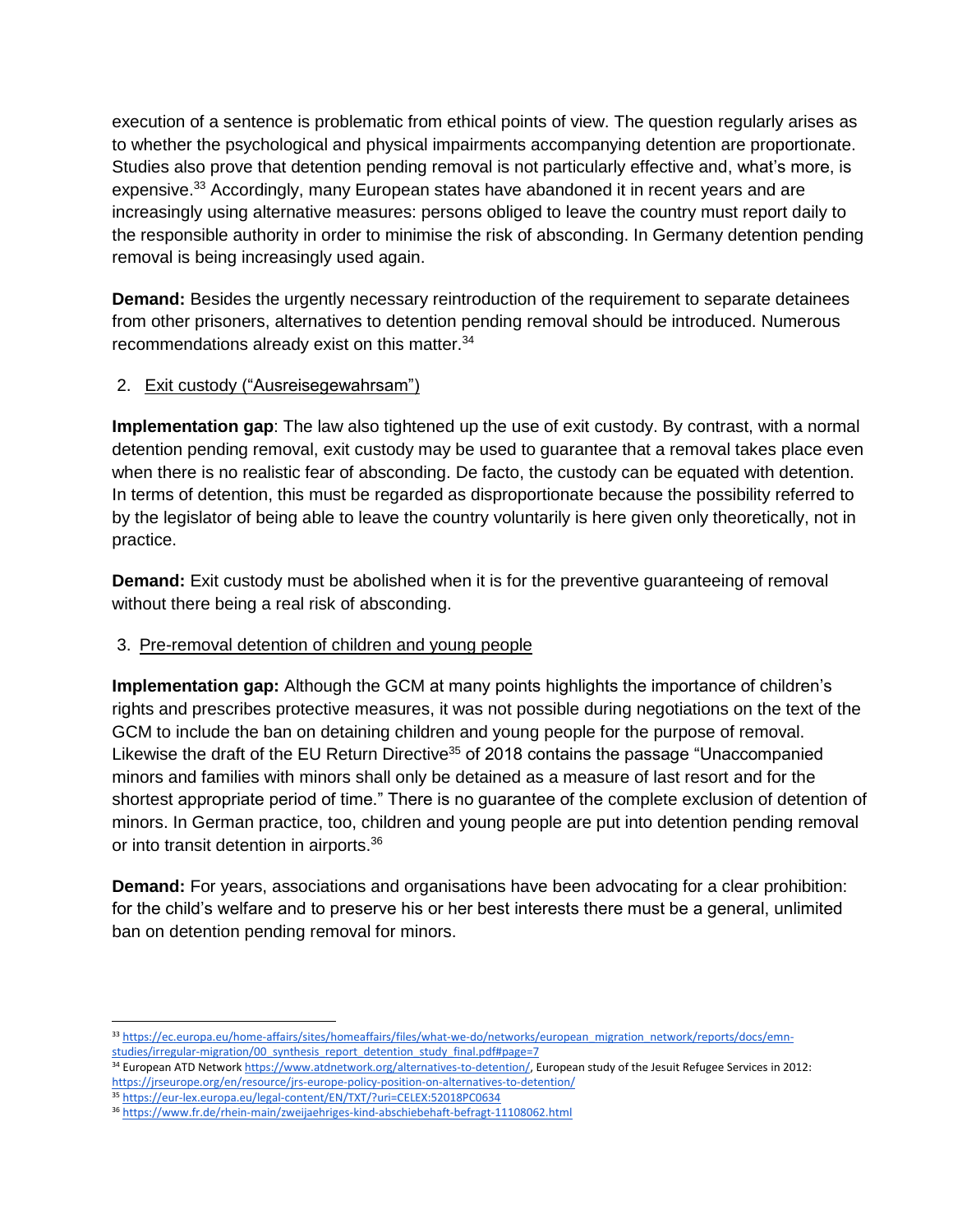# **Objective 21: Cooperate in facilitating safe and dignified return and readmission, as well as sustainable reintegration**

# 1. Execution deficit in the case of returns?

**Implementation gap:** Statutory amendments such as the "Orderly Return Act" of 2019 and administrative measures in the field of return management, as well as in media coverage, start from the assumption that there is a lack of enforcement of the law regarding the obligation to leave the country and the ending of residence. This general assumption is questionable. In replying to Small Questions in the German Parliament,<sup>37</sup> the Federal Republic admitted that no reliable statements can be made on those obliged to leave the country. In particular, many exit journeys cannot be registered. The German data situation in the Central Register of Foreign Nationals is presumably not valid. It may be assumed that many of those registered are no longer in the country. The state cannot fully monitor who leaves Germany, and there is no obligation to deregister.<sup>38</sup> The assumption that large numbers of rejected asylum seekers do not leave the country and thereby render the asylum procedure obsolete and impair the population's readiness to welcome them cannot be proven with the available figures. In all, only half of the persons recorded as having to exit the country are rejected asylum seekers. The measures for reinforced return management therefore mainly impair the integration of people who are going to stay in Germany for a considerable time or permanently.

**Demand:** First, the data situation should be improved, in order to create a valid starting basis for suitable measures. (Also **Goal 1: Collect and utilize accurate and disaggregated data as a basis for evidence-based policies**). A suitable measure would be for people who, for reasons of legal barriers to removal, cannot be removed and can be given a temporary visa (*Duldung*) e.g. for purposes of education and employment, to be granted lawful residence and a residence document. That would end the status of the temporary visa, which constantly requires renewal and is dubious in terms of rule of law. This would probably considerably reduce the number of persons listed as required to leave the country.

#### 2. No removals to unsafe countries

**Implementation gap:** For some years, Germany has regularly removed people to countries like Afghanistan and Iraq although they are not safe. In most cases, they are restricted to criminals, persons likely to threaten public safety, and "identity frauds", but – depending on the federal state – persons with no particular features have been obliged to leave the country. Even though removals to states like the examples mentioned have been comparatively few on grounds of the disastrous security situation there, the trend is clearly rising with 361 cases of removal to Afghanistan and 30 to Iraq in 2019. Removals were interrupted from March 2020, due to the pandemic, but are currently being increasingly organised again.<sup>39</sup>

 <sup>37</sup> BT- Drucksache (parliamentary gazette[\) 18/12725](https://dipbt.bundestag.de/doc/btd/18/127/1812725.pdf)

<sup>38</sup><https://www.sueddeutsche.de/politik/fluechtlingspolitik-im-graubereich-1.4471250>; [https://www.nds](https://www.nds-fluerat.org/38697/aktuelles/ausreisepflichtig-bundesregierung-operiert-mit-falschen-zahlen/)[fluerat.org/38697/aktuelles/ausreisepflichtig-bundesregierung-operiert-mit-falschen-zahlen](https://www.nds-fluerat.org/38697/aktuelles/ausreisepflichtig-bundesregierung-operiert-mit-falschen-zahlen/)

<sup>39</sup> <https://www.proasyl.de/news/afghanistan-abschiebeplaene-der-eu-fuer-das-gefaehrlichste-land-der-welt/>